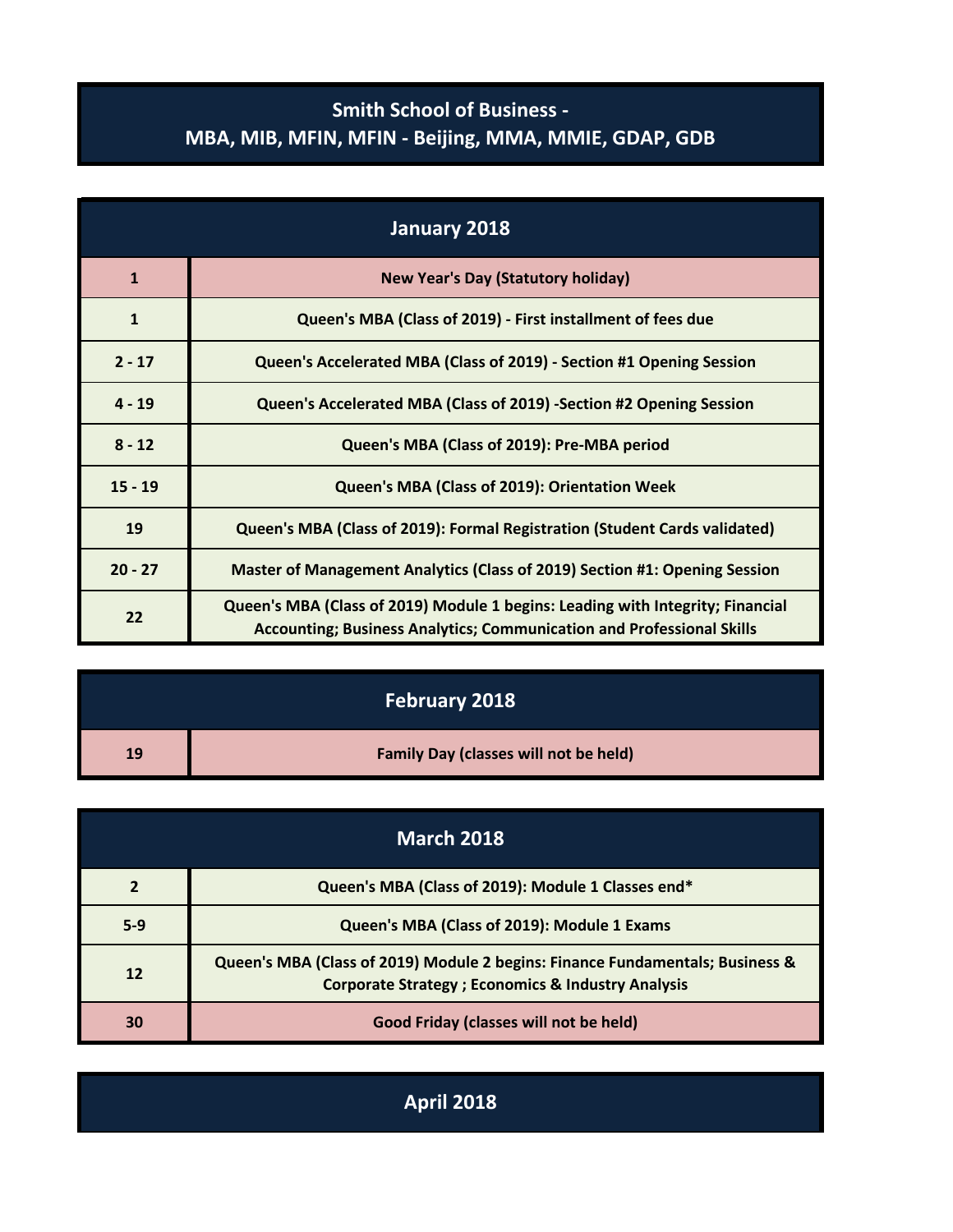| 13        | Queen's MBA (Class of 2019): Module 2 Classes end*      |
|-----------|---------------------------------------------------------|
| $20 - 27$ | Queen's MBA (Class of 2019): Module 2 Exams             |
| 30        | Last date to apply to graduate in SOLUS for Spring 2018 |

| <b>May 2018</b>         |                                                                                                                                                                |
|-------------------------|----------------------------------------------------------------------------------------------------------------------------------------------------------------|
| $\mathbf{1}$            | Queen's MBA (Class of 2019): Second installment of fees due                                                                                                    |
| $\mathbf{1}$            | Queen's MBA (Class of 2019) Module 3 Begins: Marketing Fundamentals; Operations;<br>Managing Information Technology; Business, Government & the Global Economy |
| $\mathbf{1}$            | Graduate Diploma in Business (Class of 2018): First installment of fees due                                                                                    |
| $2 - 7$                 | <b>Graduate Diploma in Business (Class of 2018): Orientation</b>                                                                                               |
| $\overline{\mathbf{z}}$ | Graduate Diploma in Accounting (Class of 2018): Balance of fees due                                                                                            |
| $\overline{\mathbf{z}}$ | Graduate Diploma in Accounting (Class of 2018) classes begin                                                                                                   |
| 8                       | <b>Graduate Diploma in Business (Class of 2018): Classes begin</b>                                                                                             |
| $18 - 26$               | Queen's Accelerated MBA (Class of 2019) -2nd Residential Session                                                                                               |
| 21                      | Victoria Day (classes will not be held)                                                                                                                        |
| 26 - Jun 9              | Master of Management Analytics (Class of 2019) Section #2: Opening Session                                                                                     |

| <b>June 2018</b> |                                                                                      |
|------------------|--------------------------------------------------------------------------------------|
| $\mathbf{1}$     | Queen's MBA (Class of 2019) Module 3 Classes end*                                    |
| $4 - 8$          | Queen's MBA (Class of 2019) Module 3 Exams                                           |
| $16 - 24$        | <b>Master of Finance (Class of 2019) - Opening Session</b>                           |
| $11 - 15$        | Queen's MBA (Class of 2019): Program Break                                           |
| 17               | Graduate Diploma in Accounting (Class of 2018): Last day of Module One               |
| $17 - 22$        | Master of Management Analytics (Class of 2019) - Section #1: 2nd Residential Session |
| 18               | Graduate Diploma in Accounting (Class of 2018): Last day of Module One               |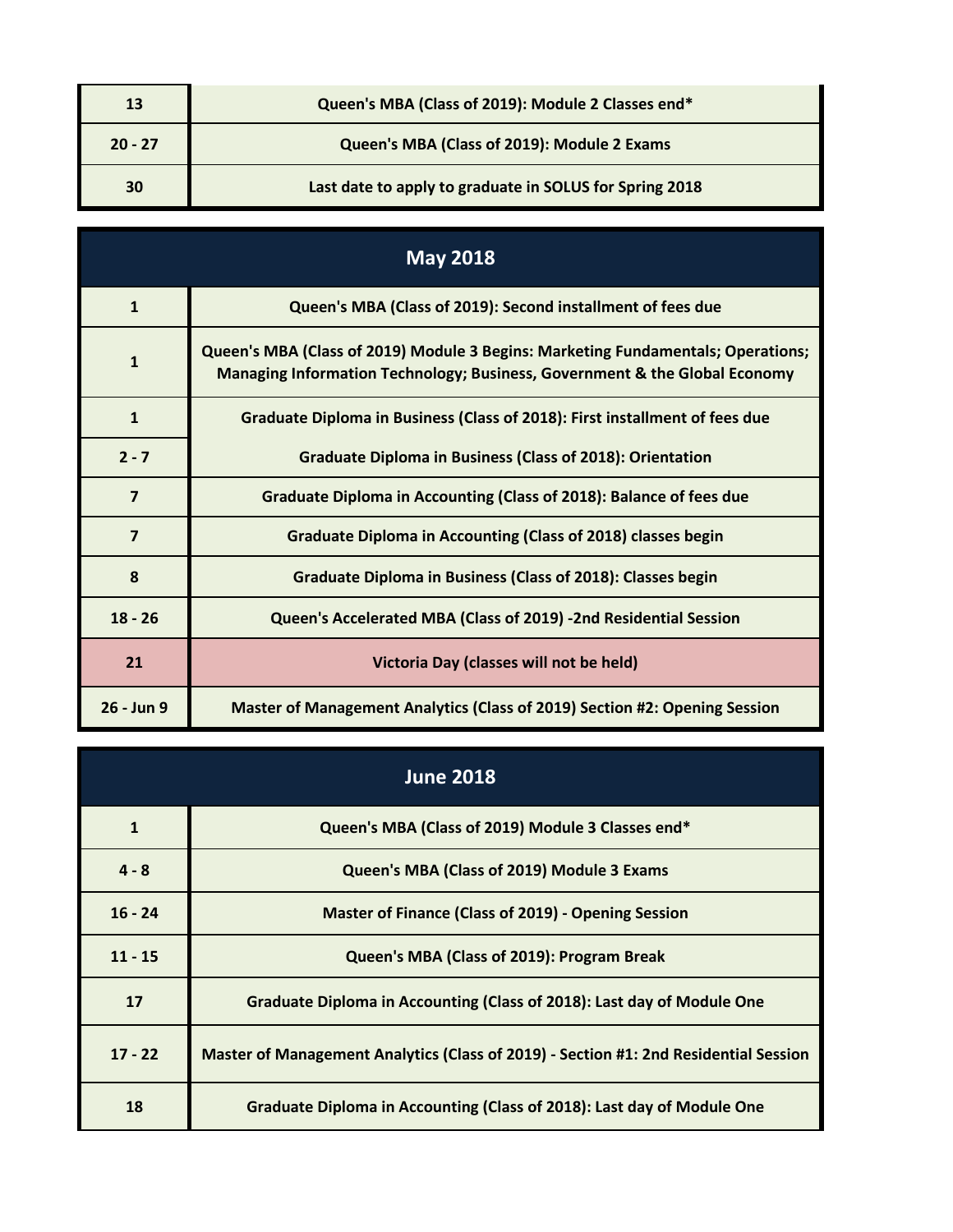| $19 - 22$ | Queen's MBA (Class of 2019): Toronto BCC Trip* (TENTATIVE)                   |
|-----------|------------------------------------------------------------------------------|
| 25        | Queen's MBA (Class of 2019): Elective Course Stream begins*                  |
| 25        | Executive MBA - Americas (Class of 2020) - Section #1 Opening session begins |

|                | <b>July 2018</b>                                                             |
|----------------|------------------------------------------------------------------------------|
| $\mathbf{1}$   | Graduate Diploma in Business (Class of 2018): Second installment of fees due |
| $\overline{2}$ | Canada Day observed (University closed. Classes will not be held)            |
| $\overline{2}$ | Executive MBA - Americas (Class of 2020) - Section #2 Opening session begins |
| 9              | Executive MBA - Americas (Class of 2020) - Section #1 Opening session ends   |
| 16             | Executive MBA - Americas (Class of 2020) - Section #2 Opening session ends   |
| 15             | First date to apply to graduate in SOLUS for Fall 2018 (TENTATIVE)           |
| 29             | Graduate Diploma in Accounting (Class of 2018): Last day of Module Two       |
| 31             | <b>Graduate Diploma in Accounting (Class of 2018) ends</b>                   |

| <b>August 2018</b> |                                                                                   |
|--------------------|-----------------------------------------------------------------------------------|
| 6                  | Civic Holiday (University closed. Classes will not be held)                       |
| $10 - 25$          | Queen's Executive MBA (Class of 2020) opening session                             |
| 27                 | Master of International Business (Class of 2019) : Orientation / Fall Term begins |
| 31                 | Graduate Diploma in Business (Class of 2018): Last day of classes                 |

| September 2018 |                                                                                |
|----------------|--------------------------------------------------------------------------------|
|                | Master of Management Innovation and Entrepreneurship (MMIE) : Fall Term begins |
|                | Queen's MBA (Class of 2019): Third installment of fees due                     |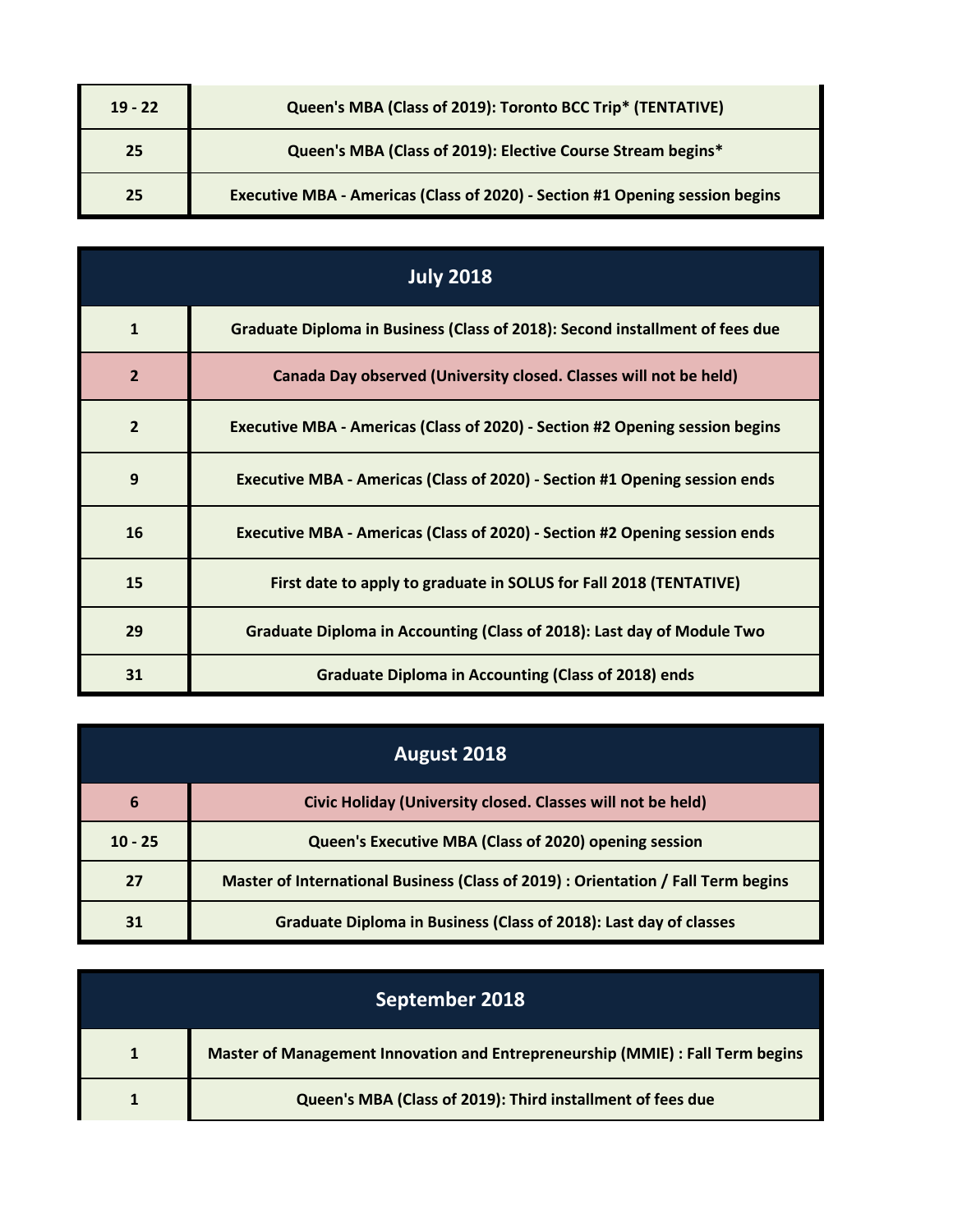| 3  | Labour Day (University closed. Classes will not be held)                       |
|----|--------------------------------------------------------------------------------|
| 8  | Queen's Master of Finance - Beijing (Class of 2019) Session 1 (English) begins |
| 10 | Master of International Business (Class of 2019) : Fall Term start date        |
| 28 | Queen's Master of Finance - Beijing (Class of 2019) Session 2 (Chinese) begins |

| October 2018 |                                                                                      |
|--------------|--------------------------------------------------------------------------------------|
| $5 - 13$     | Queen's Accelerated MBA (Class of 2019) -3rd Residential Session                     |
| 8            | Thanksgiving Day (University closed. Classes will not be held.)                      |
| 15           | Last date to apply to graduate in SOLUS for Fall 2018 (TENTATIVE)                    |
| 16           | <b>University Day</b>                                                                |
| $21 - 27$    | Master of Management Analytics (Class of 2019) - Section #2: 2nd Residential Session |
| $21 - 23$    | Master of Management Analytics (Class of 2019) -Section #1 - 3rd Residential Session |

| November 2018                                                                                                                                                                                  |                                                                                                            |
|------------------------------------------------------------------------------------------------------------------------------------------------------------------------------------------------|------------------------------------------------------------------------------------------------------------|
| NOTE: Fall 2018 Convocation dates will be published by the Office of the University Registrar in May<br>2018. Finalized dates will be posted here: http://www.queensu.ca/registrar/convocation |                                                                                                            |
| 9                                                                                                                                                                                              | Remembrance Day commemoration (Classes cancelled 10:30 am - 11:30 am; University<br>service at 11:00 a.m.) |

| December 2018 |                                                                       |
|---------------|-----------------------------------------------------------------------|
|               | First date to Apply to Graduate in Spring 2019 (TENTATIVE)            |
| 6             | <b>Commemoration Day (Classes will not be held)</b>                   |
| $7 - 9$       | <b>Master of Finance (Class of 2019) -2nd Residential Session</b>     |
| 14            | Queen's MBA (Class of 2019): Last day of classes*                     |
| 21            | Master of International Business (Class of 2019) : Fall Term end date |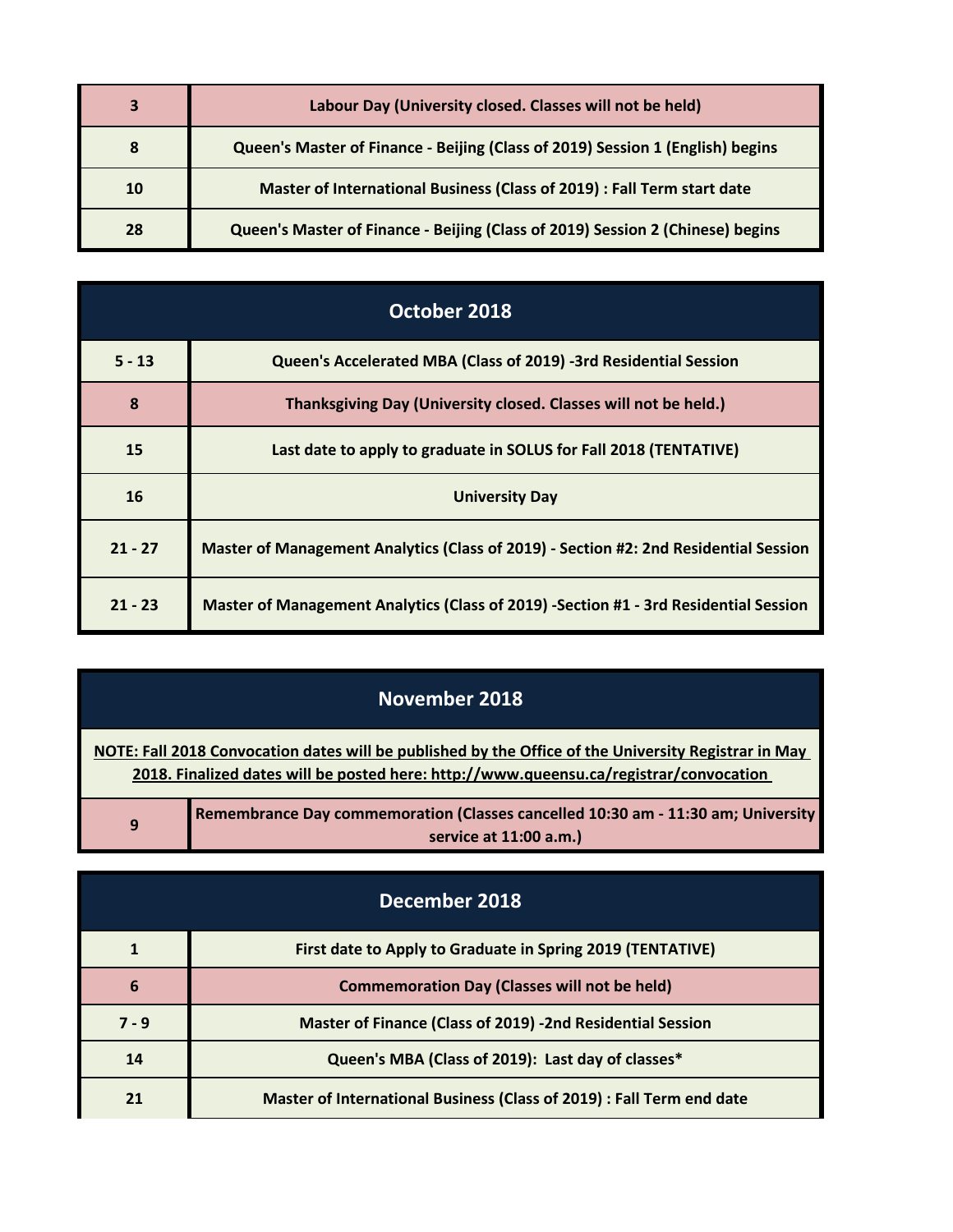| 25 | <b>Christmas Day (Classes will not be held)</b>                              |
|----|------------------------------------------------------------------------------|
| 26 | <b>Boxing Day (Classes will not be held)</b>                                 |
| 31 | Master of Management Innovation and Entrepreneurship (MMIE) : Fall Term ends |

| January 2019 |                                                                                 |
|--------------|---------------------------------------------------------------------------------|
|              | <b>New Year's Day (all classes cancelled)</b>                                   |
|              | Master of Management Innovation and Entrepreneurship (MMIE): Winter Term begins |
|              | Master of International Business (Class of 2019) : Winter Term start date       |

| <b>February 2019</b> |                                                                                         |
|----------------------|-----------------------------------------------------------------------------------------|
| $2 - 11$             | Executive MBA - Americas (Class of 2020) - Sections #1 and #2 - 2nd Residential Session |
| $8 - 16$             | <b>Executive MBA (Class of 2020) - 2nd Residential Session</b>                          |
| 18                   | <b>Family Day (classes will not be held)</b>                                            |
| $18 - 22$            | MEI, MIB: Reading Week (classes will not be held)                                       |

| <b>March 2019</b>      |                                                                                      |
|------------------------|--------------------------------------------------------------------------------------|
| $18 - 20$<br>$25 - 27$ | Master of Management Analytics (Class of 2019) -Section #2 - 3rd Residential Session |

| <b>April 2019</b> |                                                                                |
|-------------------|--------------------------------------------------------------------------------|
| 5                 | Master of International Business (Class of 2019) : Winter Term end date        |
| 19                | Good Friday (University closed. Classes will not be held)                      |
| 30                | Master of Management Innovation and Entrepreneurship (MMIE) : Winter Term ends |
| 30                | Last date to apply to graduate in SOLUS for Spring 2019 (TENTATIVE)            |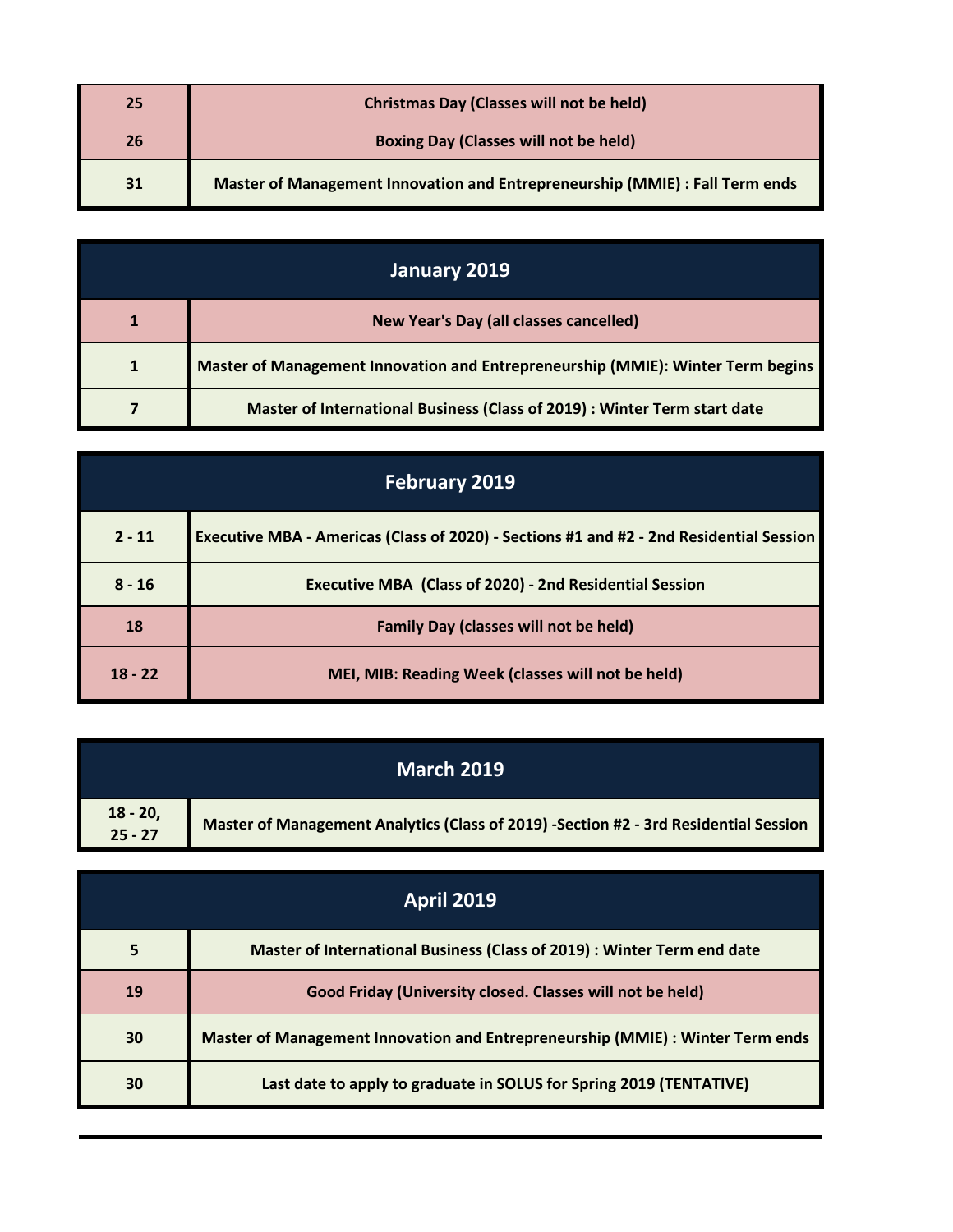| <b>May 2019</b>                                                                                                                                               |                                                                                     |
|---------------------------------------------------------------------------------------------------------------------------------------------------------------|-------------------------------------------------------------------------------------|
| NOTE: Spring 2019 Convocation: Dates will be determined in November 2018. Please refer to<br>http://www.queensu.ca/registrar/convocation to view these dates. |                                                                                     |
|                                                                                                                                                               | Master of Management Innovation and Entrepreneurship (MMIE) : Summer Term<br>begins |
|                                                                                                                                                               | Master of International Business (Class of 2019) : Summer Term start date           |
| 20                                                                                                                                                            | Victoria Day (University closed. Classes will not be held)                          |

 $\overline{a}$ 

## **June 2019**

| <b>July 2019</b> |                                                           |
|------------------|-----------------------------------------------------------|
|                  | Canada Day (University closed. Classes will not be held.) |
| 15               | First date to apply to graduate in SOLUS for Fall 2019    |

| August 2019 |                                                                              |
|-------------|------------------------------------------------------------------------------|
| 4           | Queen's Master of Finance - Beijing (Class of 2019) Session 1 (English) ends |
| 5           | <b>Civic Holiday (University closed)</b>                                     |
| 31          | Master of International Business (Class of 2019) : Summer Term end date      |
| 31          | Master of Management Innovation and Entrepreneurship (MMIE) : Program ends   |

| September 2019                        |
|---------------------------------------|
| <b>Labour Day (University closed)</b> |

| October 2019 |                                                                   |
|--------------|-------------------------------------------------------------------|
| 14           | <b>Thanksgiving Day (University closed)</b>                       |
| 15           | Last date to apply to graduate in SOLUS for Fall 2019 (TENTATIVE) |